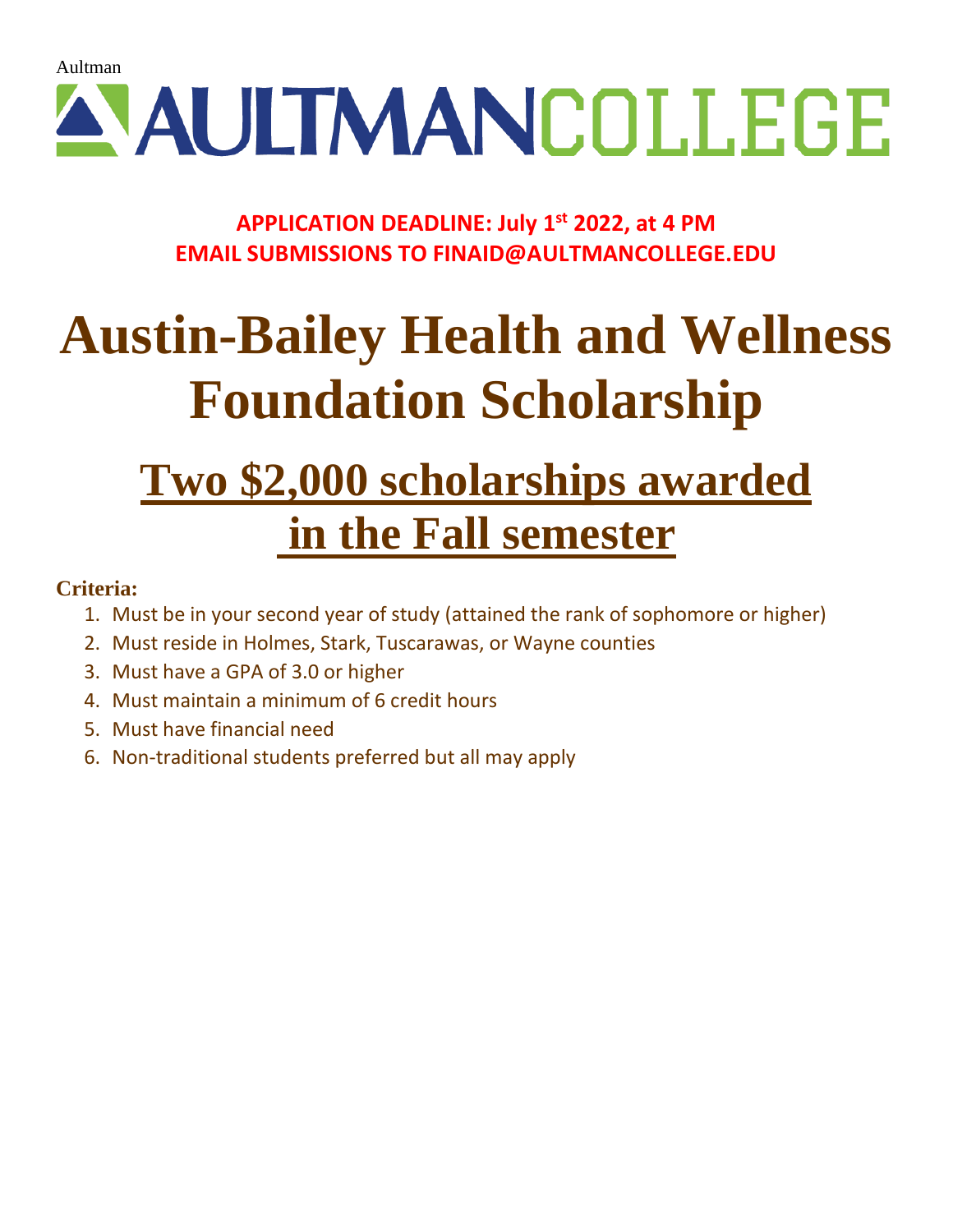### **AUSTIN-BAILEY SCHOLARSHIP PACKET**

| STUDENT'S LAST NAME            | <b>FIRST NAME</b> | M.I.     | <b>STUDENT'S PHONE NUMBER</b>    |
|--------------------------------|-------------------|----------|----------------------------------|
|                                |                   |          |                                  |
|                                |                   |          |                                  |
|                                |                   |          |                                  |
|                                |                   |          |                                  |
|                                |                   |          |                                  |
|                                |                   |          |                                  |
| PERMANENT STREET ADDRESS       |                   |          | <b>STUDENT'S DATE OF BIRTH</b>   |
|                                |                   |          |                                  |
|                                |                   |          |                                  |
|                                |                   |          |                                  |
|                                |                   |          |                                  |
|                                |                   |          |                                  |
| <b>CITY</b>                    | <b>STATE</b>      | ZIP CODE | <b>TOWNSHIP COUNTY</b>           |
|                                |                   |          |                                  |
|                                |                   |          |                                  |
|                                |                   |          |                                  |
|                                |                   |          |                                  |
|                                |                   |          |                                  |
| <b>STUDENT'S EMAIL ADDRESS</b> |                   |          | UNITED STATES CITIZEN (YES / NO) |
|                                |                   |          |                                  |
|                                |                   |          |                                  |
|                                |                   |          |                                  |
|                                |                   |          |                                  |
|                                |                   |          |                                  |

#### **Current Class Year**

| <b>SOPHOMORE</b> |  |
|------------------|--|
| <b>JUNIOR</b>    |  |
| <b>SENIOR</b>    |  |

### **What is your anticipated graduation date? \_\_\_\_\_\_\_\_\_\_\_\_\_\_\_\_\_\_\_\_\_\_\_\_\_\_\_\_\_\_\_\_\_\_\_\_\_\_\_\_\_\_\_\_\_\_\_\_\_\_\_\_\_\_\_\_\_\_\_\_\_\_\_\_\_\_\_\_\_\_\_\_**

**Check the box below for the program you are enrolled in or accepted into.**

| ASN (NURSING)             | AASR (RADIOGRAPHY)            | <b>BSW (SOCIAL WORK)</b> |  |
|---------------------------|-------------------------------|--------------------------|--|
| <b>BSN (NURSING)</b>      | ASHS (HEALTH SCIENCES)        |                          |  |
| <b>BSN-C (COMPLETION)</b> | <b>BSHS (HEALTH SCIENCES)</b> |                          |  |

**Please list your participation in college activities, community involvement, extracurriculars, and/or honors you have received:** 

**\_\_\_\_\_\_\_\_\_\_\_\_\_\_\_\_\_\_\_\_\_\_\_\_\_\_\_\_\_\_\_\_\_\_\_\_\_\_\_\_\_\_\_\_\_\_\_\_\_\_\_\_\_\_\_\_\_\_\_\_\_\_\_\_\_\_\_\_\_\_\_\_\_\_\_\_\_\_\_\_\_\_\_\_\_\_\_\_\_\_\_\_\_\_\_\_\_\_\_\_\_\_\_\_\_\_\_\_ \_\_\_\_\_\_\_\_\_\_\_\_\_\_\_\_\_\_\_\_\_\_\_\_\_\_\_\_\_\_\_\_\_\_\_\_\_\_\_\_\_\_\_\_\_\_\_\_\_\_\_\_\_\_\_\_\_\_\_\_\_\_\_\_\_\_\_\_\_\_\_\_\_\_\_\_\_\_\_\_\_\_\_\_\_\_\_\_\_\_\_\_\_\_\_\_\_\_\_\_\_\_\_\_\_\_\_\_ \_\_\_\_\_\_\_\_\_\_\_\_\_\_\_\_\_\_\_\_\_\_\_\_\_\_\_\_\_\_\_\_\_\_\_\_\_\_\_\_\_\_\_\_\_\_\_\_\_\_\_\_\_\_\_\_\_\_\_\_\_\_\_\_\_\_\_\_\_\_\_\_\_\_\_\_\_\_\_\_\_\_\_\_\_\_\_\_\_\_\_\_\_\_\_\_\_\_\_\_\_\_\_\_\_\_\_\_ \_\_\_\_\_\_\_\_\_\_\_\_\_\_\_\_\_\_\_\_\_\_\_\_\_\_\_\_\_\_\_\_\_\_\_\_\_\_\_\_\_\_\_\_\_\_\_\_\_\_\_\_\_\_\_\_\_\_\_\_\_\_\_\_\_\_\_\_\_\_\_\_\_\_\_\_\_\_\_\_\_\_\_\_\_\_\_\_\_\_\_\_\_\_\_\_\_\_\_\_\_\_\_\_\_\_\_\_ \_\_\_\_\_\_\_\_\_\_\_\_\_\_\_\_\_\_\_\_\_\_\_\_\_\_\_\_\_\_\_\_\_\_\_\_\_\_\_\_\_\_\_\_\_\_\_\_\_\_\_\_\_\_\_\_\_\_\_\_\_\_\_\_\_\_\_\_\_\_\_\_\_\_\_\_\_\_\_\_\_\_\_\_\_\_\_\_\_\_\_\_\_\_\_\_\_\_\_\_\_\_\_\_\_\_\_\_ \_\_\_\_\_\_\_\_\_\_\_\_\_\_\_\_\_\_\_\_\_\_\_\_\_\_\_\_\_\_\_\_\_\_\_\_\_\_\_\_\_\_\_\_\_\_\_\_\_\_\_\_\_\_\_\_\_\_\_\_\_\_\_\_\_\_\_\_\_\_\_\_\_\_\_\_\_\_\_\_\_\_\_\_\_\_\_\_\_\_\_\_\_\_\_\_\_\_\_\_\_\_\_\_\_\_\_\_**

#### **You only need to submit one essay and one biography. Please attach your biography and essay to this packet before submission. The essay must be on a separate page than your biography.**

Please tell us why you have chosen to major in a health-related program. Demonstrate or describe financial need or exceptional circumstances and explain how receiving this scholarship will assist you in achieving your goals.

**\_\_\_\_\_\_\_\_\_\_\_\_\_\_\_\_\_\_\_\_\_\_\_\_\_\_\_\_\_\_\_\_\_\_\_\_\_\_\_\_\_\_\_\_\_\_\_\_\_\_\_\_\_\_\_\_\_\_\_\_\_\_\_\_\_\_\_\_\_\_\_\_\_\_\_\_\_\_\_\_\_\_\_\_\_\_\_\_\_\_\_\_\_\_\_\_\_\_\_\_\_\_\_\_\_\_\_\_ \_\_\_\_\_\_\_\_\_\_\_\_\_\_\_\_\_\_\_\_\_\_\_\_\_\_\_\_\_\_\_\_\_\_\_\_\_\_\_\_\_\_\_\_\_\_\_\_\_\_\_\_\_\_\_\_\_\_\_\_\_\_\_\_\_\_\_\_\_\_\_\_\_\_\_\_\_\_\_\_\_\_\_\_\_\_\_\_\_\_\_\_\_\_\_\_\_\_\_\_\_\_\_\_\_\_\_\_ \_\_\_\_\_\_\_\_\_\_\_\_\_\_\_\_\_\_\_\_\_\_\_\_\_\_\_\_\_\_\_\_\_\_\_\_\_\_\_\_\_\_\_\_\_\_\_\_\_\_\_\_\_\_\_\_\_\_\_\_\_\_\_\_\_\_\_\_\_\_\_\_\_\_\_\_\_\_\_\_\_\_\_\_\_\_\_\_\_\_\_\_\_\_\_\_\_\_\_\_\_\_\_\_\_\_\_\_ \_\_\_\_\_\_\_\_\_\_\_\_\_\_\_\_\_\_\_\_\_\_\_\_\_\_\_\_\_\_\_\_\_\_\_\_\_\_\_\_\_\_\_\_\_\_\_\_\_\_\_\_\_\_\_\_\_\_\_\_\_\_\_\_\_\_\_\_\_\_\_\_\_\_\_\_\_\_\_\_\_\_\_\_\_\_\_\_\_\_\_\_\_\_\_\_\_\_\_\_\_\_\_\_\_\_\_\_ \_\_\_\_\_\_\_\_\_\_\_\_\_\_\_\_\_\_\_\_\_\_\_\_\_\_\_\_\_\_\_\_\_\_\_\_\_\_\_\_\_\_\_\_\_\_\_\_\_\_\_\_\_\_\_\_\_\_\_\_\_\_\_\_\_\_\_\_\_\_\_\_\_\_\_\_\_\_\_\_\_\_\_\_\_\_\_\_\_\_\_\_\_\_\_\_\_\_\_\_\_\_\_\_\_\_\_\_ \_\_\_\_\_\_\_\_\_\_\_\_\_\_\_\_\_\_\_\_\_\_\_\_\_\_\_\_\_\_\_\_\_\_\_\_\_\_\_\_\_\_\_\_\_\_\_\_\_\_\_\_\_\_\_\_\_\_\_\_\_\_\_\_\_\_\_\_\_\_\_\_\_\_\_\_\_\_\_\_\_\_\_\_\_\_\_\_\_\_\_\_\_\_\_\_\_\_\_\_\_\_\_\_\_\_\_\_**